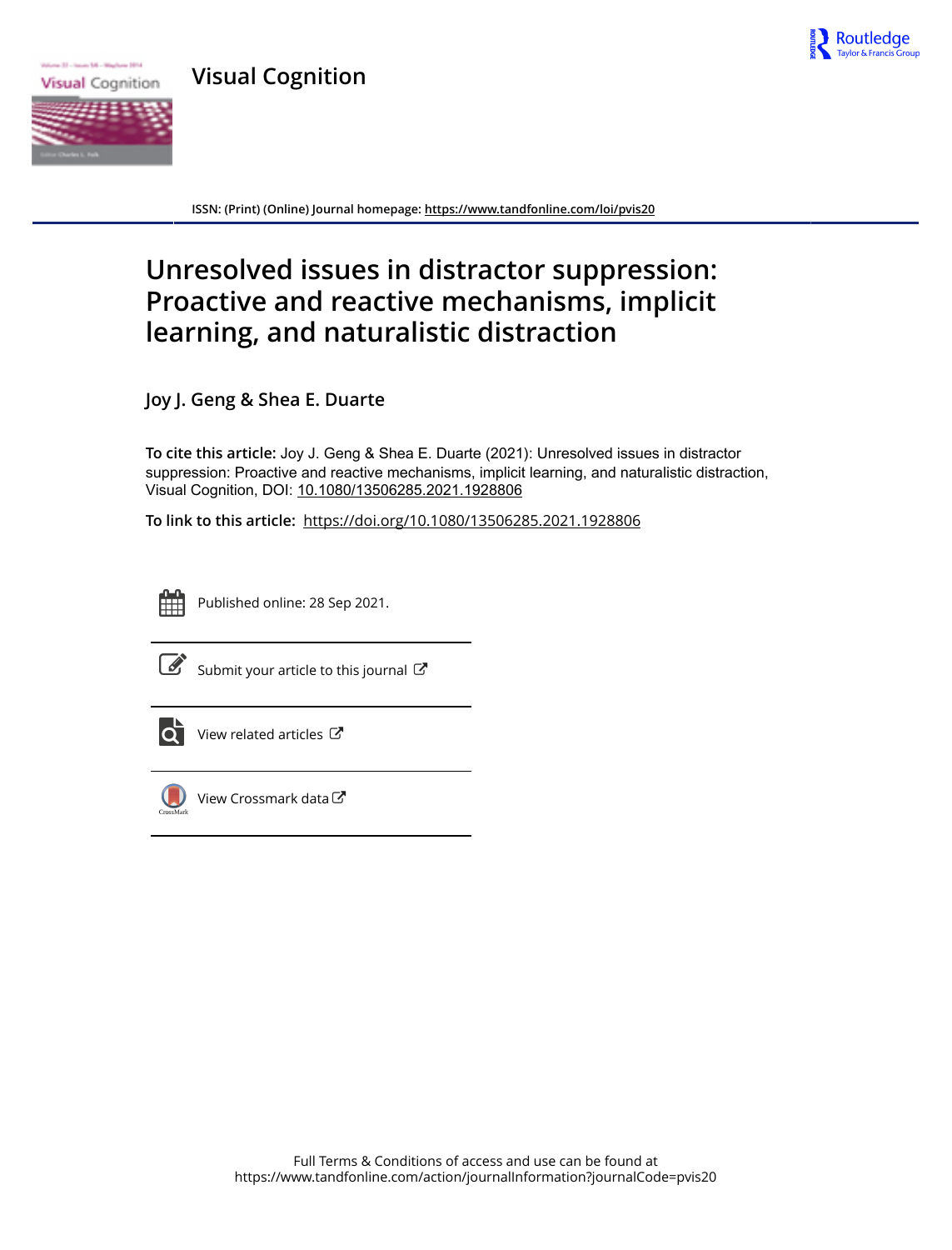Routledge Taylor & Francis Group

Check for updates

## Unresolved issues in distractor suppression: Proactive and reactive mechanisms, implicit learning, and naturalistic distraction

Joy J. Geng and Shea E. Duarte

Department of Psychology and Center for Mind and Brain, University of California, Davis, USA

#### ABSTRACT

We acknowledge the empirical and theoretical advancements described within Luck et al. and commend the integration of viewpoints on the debate over attentional capture by salient distractors. Our commentary seeks to build on the conversation by drawing attention to open questions that remain about how proactive and reactive mechanisms might operate, the mechanisms of implicit learning, and how attentional capture might occur within the context of naturalistic behaviors.

#### ARTICLE HISTORY Received 8 March 2021 Accepted 6 May 2021

We commend the "rivalrous collaboration" by Luck, Gaspelin, Folk, and Theeuwes regarding a debate on attentional capture that has persisted over the last 25 years. In this commentary, we seek to continue the dialogue regarding unresolved issues in distractor suppression and focus on three points: The first discusses the idea of how proactive and reactive suppression might operate on priority maps, the second discusses mechanisms of implicit learning, and the last takes a step back to discuss the "big picture" question of what role attentional capture might play in naturalistic behaviors.

## Proactive and reactive suppression: Dichotomous or graded?

In the current perspective, all three theories appear to agree that reactive suppression operates by tamping down distractor salience at the level of the priority map after a distractor has captured attention, but proactive suppression bypasses the priority map and operates directly on gain control mechanisms in sensory maps. In this section, we visit the question of whether proactive and reactive mechanisms of distractor suppression are dichotomous states (Geng, [2014](#page-4-0)), or if they might be graded or probabilistic processes that act on priority maps at different "stages" of the visual and

<span id="page-1-7"></span><span id="page-1-4"></span>oculomotor systems (Sprague et al., [2018](#page-5-0); Wolfe, [1994](#page-6-0); Zelinsky & Bisley, [2015\)](#page-6-1).

<span id="page-1-6"></span><span id="page-1-5"></span><span id="page-1-3"></span><span id="page-1-1"></span><span id="page-1-0"></span>The criterion for successful proactive suppression is based on the absence (or below baseline levels) of attentional orienting or neurophysiological priority signals to a stimulus. However, several recent studies find evidence consistent with proactive suppression without the elimination or absence of stimulus-evoked responses. For example, studies show that reductions in behavioral interference by predictable singleton distractors are accompanied by reductions in stimulus-evoked responses or by changes in informational content within visual cortex (Adam & Serences, [2020](#page-4-1); Noonan et al., [2016](#page-5-1); van Moorselaar & Slagter, [2019,](#page-6-2) [2020](#page-6-3); Won et al., [2020](#page-6-4)). The study by Won et al. [\(2020\)](#page-6-4) also found that the changes in activation patterns within visual cortex are accompanied by the disappearance of distractor-evoked activations in parietal and frontal attentional control regions known to encode salient distractors (Bogler et al., [2011;](#page-4-2) Ipata et al., [2006](#page-5-2)). Changes in distractor encoding in visual cortex appeared sufficient to reduce the readout of saliency signals associated with a singleton distractor to parietal priority maps, but they did not necessarily result in the complete elimination of sensory and behavioral indicators of the salient distractor.

<span id="page-1-2"></span><sup>© 2021</sup> Informa UK Limited, trading as Taylor & Francis Group CONTACT Joy J. Geng a [jgeng@ucdavis.edu](mailto:jgeng@ucdavis.edu) Department of Psychology and Center for Mind and Brain, University of California, Davis, CA 95618, USA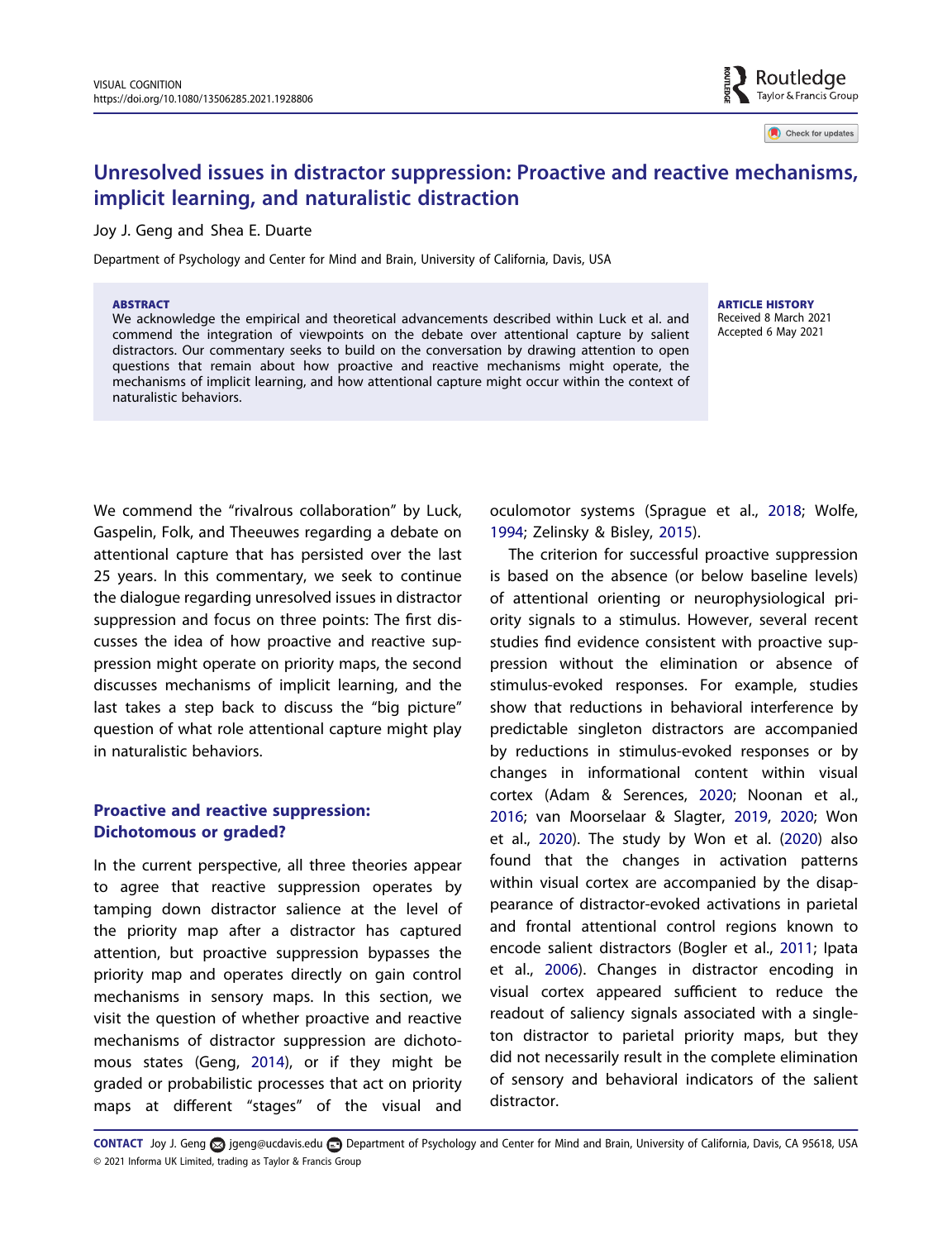Consistent with the notion that salient distractors that are well suppressed can nevertheless leave traces of processing, a recent study measured memory and awareness of a predictable color singleton during visual search using a "one-shot" memory probe (Won et al., [2021\)](#page-6-5). Participants showed behavioral reductions in interference over repeated trials but still reported some residual memories and awareness of the distractor feature, albeit significantly degraded compared to distractors that were unexpected and captured attention (Won et al., [2021\)](#page-6-5). It would be interesting to know if similar residual effects would be found for stimuli that are suppressed even before they are attended, as measured by the Pd ERP component, which is considered a signature of stimulus suppression (Gaspar & McDonald, [2014;](#page-4-3) Gaspelin & Luck, [2018;](#page-4-4) Hickey et al., [2009;](#page-5-3) Sawaki & Luck, [2010\)](#page-5-4).

<span id="page-2-17"></span><span id="page-2-8"></span><span id="page-2-7"></span>Another reason why we may want to consider proactive and reactive suppression mechanisms as being graded is that while it is often assumed that only one form of suppression occurs within a single task design, there is evidence their use is more probabilistic. For example, although salient distractors (defined by luminance, contrast, color) are less likely to capture attention when they are predictably task-irrelevant, they still capture the first eye-movement on a subset of trials; however, the fixation duration on distractors is often extremely short (e.g., less than 100 ms) suggesting that a competing motor plan was initiated even as the erroneous first saccade was executed (Born et al., [2011;](#page-4-5) Geng & Diquattro, [2010;](#page-5-5) Godijn & Theeuwes, [2002;](#page-5-6) McPeek, [2006](#page-5-7); Moher et al., [2011\)](#page-5-8). In addition to trial-by-trial variability, the likelihood of task interference by a salient distractor correlates with a number of individual difference measurements, such as working memory, mind wandering and distractability, and video game expertise (Chisholm et al., [2010;](#page-4-6) Forster & Lavie, [2014](#page-4-7); Fukuda & Vogel, [2011\)](#page-4-8).

<span id="page-2-12"></span><span id="page-2-9"></span><span id="page-2-4"></span><span id="page-2-1"></span>One curiosity in the distractor suppression literature, however, is that most demonstrations of proactive suppression do not appear to involve explicit sustained cognitive control mechanisms that rely on working memory. This contrasts with the original dual mechanisms of control model that defined proactive cognitive control by the need for sustained and anticipatory maintenance of information, which is

<span id="page-2-2"></span>cognitively demanding (Braver, [2012](#page-4-9)). Thus, we may need better models of proactive and reactive suppression if we are to fully understand how distractors are ignored.

## Implicit learning: Control state, sensory attenuation, or expectation suppression?

<span id="page-2-6"></span>Luck et al., describe the control state as containing two classes of mechanisms: one based on explicit goals held in working memory and another based on implicit memory or selection history. The concept of a control state originates from models of target selection (Folk et al., [1992;](#page-4-10) Jonikaitis & Moore, [2019](#page-5-9)), and implies that both explicit and implicit mechanisms of distractor suppression are of a kind and function to actively control attention away from visual distractors. This is analogous to control mechanisms that drive attention towards targets, but mechanisms of distractor suppression may operate on principles that differ from target selection (Chang & Egeth, [2019](#page-4-11); Lega et al., [2019](#page-5-10); Noonan et al., [2016](#page-5-1); van Moorselaar & Slagter, [2019\)](#page-6-2).

<span id="page-2-16"></span><span id="page-2-13"></span><span id="page-2-11"></span><span id="page-2-10"></span><span id="page-2-5"></span><span id="page-2-3"></span><span id="page-2-0"></span>One reason to wonder if effects of learned suppression attributed to implicit learning are truly a "control state" comes from a growing body of evidence that some effects of learned suppression do not depend on goal-driven attentional modulations, per se, but rather on sensory mechanisms such as repetition suppression (Fecteau & Munoz, [2003;](#page-4-12) Goschy et al., [2014](#page-5-11); Hansmann-Roth et al., [2019](#page-5-12); Kristjansson & Asgeirsson, [2018\)](#page-5-13), habituation (Bonetti & Turatto, [2019](#page-4-13); Turatto et al., [2018;](#page-6-6) Won & Geng, [2020](#page-6-7)), adaptation (Liu et al., [2014](#page-5-14)), or expectation suppression (Noonan et al., [2018;](#page-5-15) Richter et al., [2018](#page-5-16)). For example, recent studies have found that passive exposure to salient stimuli reduces interference when they later appear as "distractors" (Turatto et al., [2018](#page-6-6)). Such findings suggest that distractor suppression does not require active selection history: stimuli do not have to be tagged as distractors in order to be attenuated in sensory cortex. Intriguingly, passive mechanisms such as habituation have been hypothesized to be the default sensory response to stimulation, and that release from habituation only occurs when attention mechanisms enhance responsivity (Ramaswami, [2014;](#page-5-17) Rankin et al., [2009\)](#page-5-18).

<span id="page-2-15"></span><span id="page-2-14"></span>The idea that some effects attributed to distractor suppression may reflect automatic sensory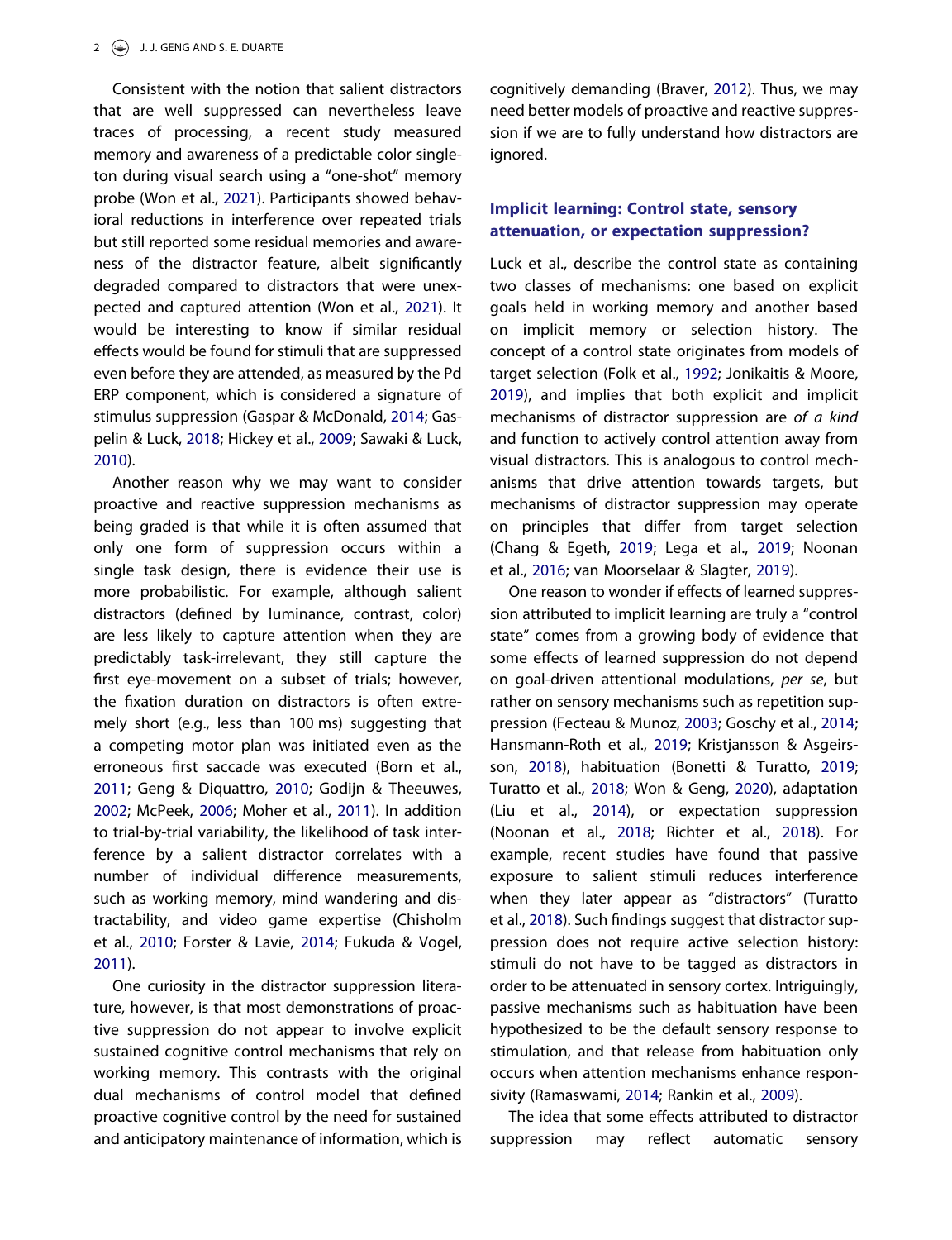<span id="page-3-2"></span>attenuation is consistent with results described in the previous section showing that changes in visual processing are associated with reductions in distractor interference without "top-down" contributions from frontoparietal regions (Adam & Serences, [2020](#page-4-1); De Weerd et al., [1999;](#page-4-14) Noonan et al., [2016;](#page-5-1) Won et al., [2020\)](#page-6-4). Contributions from automatic processes specific to sensory attenuation may also explain why distractor suppression appears highly sensitive to implicit regularities, but not explicit goals; conversely target selection operates effectively through explicit goal states as well as implicit learning. Future work isolating task-unrelated mechanisms that contribute to distractor suppression will be important for understanding how task-irrelevant information is deprioritized, regardless of whether it is salient or not.

<span id="page-3-8"></span><span id="page-3-4"></span><span id="page-3-1"></span>Another reason to consider the utility of lumping all task-related suppression under a single concept of a control state is that explicit and implicit mechanisms may have different neural and informational sources. When target information from implicit sources such as spatial probabilities have been pitted against explicit information about spatial cues, stimulus saliency, or reward associations, the implicit and explicit sources produce additive effects on behavior (Awh et al., [2005;](#page-4-15) Garner et al., [2021;](#page-4-16) Geng & Behrmann, [2005;](#page-4-17) Jiang, [2018](#page-5-19); Kim & Anderson, [2019;](#page-5-20) Stankevich & Geng, [2014\)](#page-6-8). Such results imply that the two types of target information have separable sources and predicts that changing the mechanisms of one might not affect the other. This appears to be the case: when endogenous goals to shift spatial attention are disrupted by brain damage, implicit learning of spatial probabilities is preserved (Geng & Behrmann, [2002;](#page-4-18) Goldfarb et al., [2016\)](#page-5-21). Although more work is necessary to determine whether explicit and implicit information contributions to distractor suppression rely on separable mechanisms, using a common "control state" label may potentially obscure important differences.

## <span id="page-3-3"></span>What is the point of it all: Information gathering and natural environments

The debate described by Luck et al. over the question of if and when attentional capture is obligatory has almost exclusively been tested within short experimental trials with sparse stimulus displays, limited trial histories, and physically salient (color singleton)

distractors. Such paradigms are the mainstay of our field, but in our opinion, one reason different theories have reached an impasse might lie in how the question is asked. A hint of this comes from the discussion raised by Theeuwes and colleagues regarding the conditions that make a non-target unambiguously salient and whether proactive suppression can ever occur for those stimuli. One might ask what are the natural conditions under which a "distractor" is unambiguously salient.

The real-life scenarios that populate introductory paragraphs of manuscripts in our field are one place to begin inquiry: illustrations such as orienting towards flashing ambulance lights and sirens, brightly colored animals in neutral-colored backgrounds, or a cell phone ringing in a quiet study hall. All of these scenarios call upon our intuitions of physically salient events that we know capture attention and are nearly impossible to suppress even when the active control set does not include these stimuli. They capture attention because they are highly distinct from other objects in the environment and are also surprising and unexpected. These naturalistic scenarios also lay bare the importance of multisensory information. Unexpected auditory and audiovisual stimuli are particularly potent signals for capturing visual attention, potentially because they signal previously unseen stimuli that may warrant an action response or reinforce the saliency of an already visible object (Koelewijn et al., [2010\)](#page-5-22).

<span id="page-3-7"></span><span id="page-3-6"></span><span id="page-3-5"></span><span id="page-3-0"></span>Questions remain over the role that surprise from audition, vision, and other sensory systems play in the strength and automaticity of attentional capture. Recent literatures have begun to carefully consider surprising events in terms of their information value (Auksztulewicz et al., [2017;](#page-4-19) Gottlieb et al., [2014;](#page-5-23) Summerfield et al., [2008](#page-6-9)). A novel, surprising, stimulus is rarely a de facto "distractor" given its potential requirement for a response; perhaps many real-world stimuli capture attention despite the current control set in order to alert the organism to new information of potential relevance, even if it is not relevant to the current "task." Thus, not all "nontargets" are "distractors" and further work is needed to better understand how apparently task-irrelevant information has utility for immediate or long-term behaviors in natural environments (Hickey et al., [2019](#page-5-24)). Achieving this goal will likely require the integration of approaches that are more naturalistic,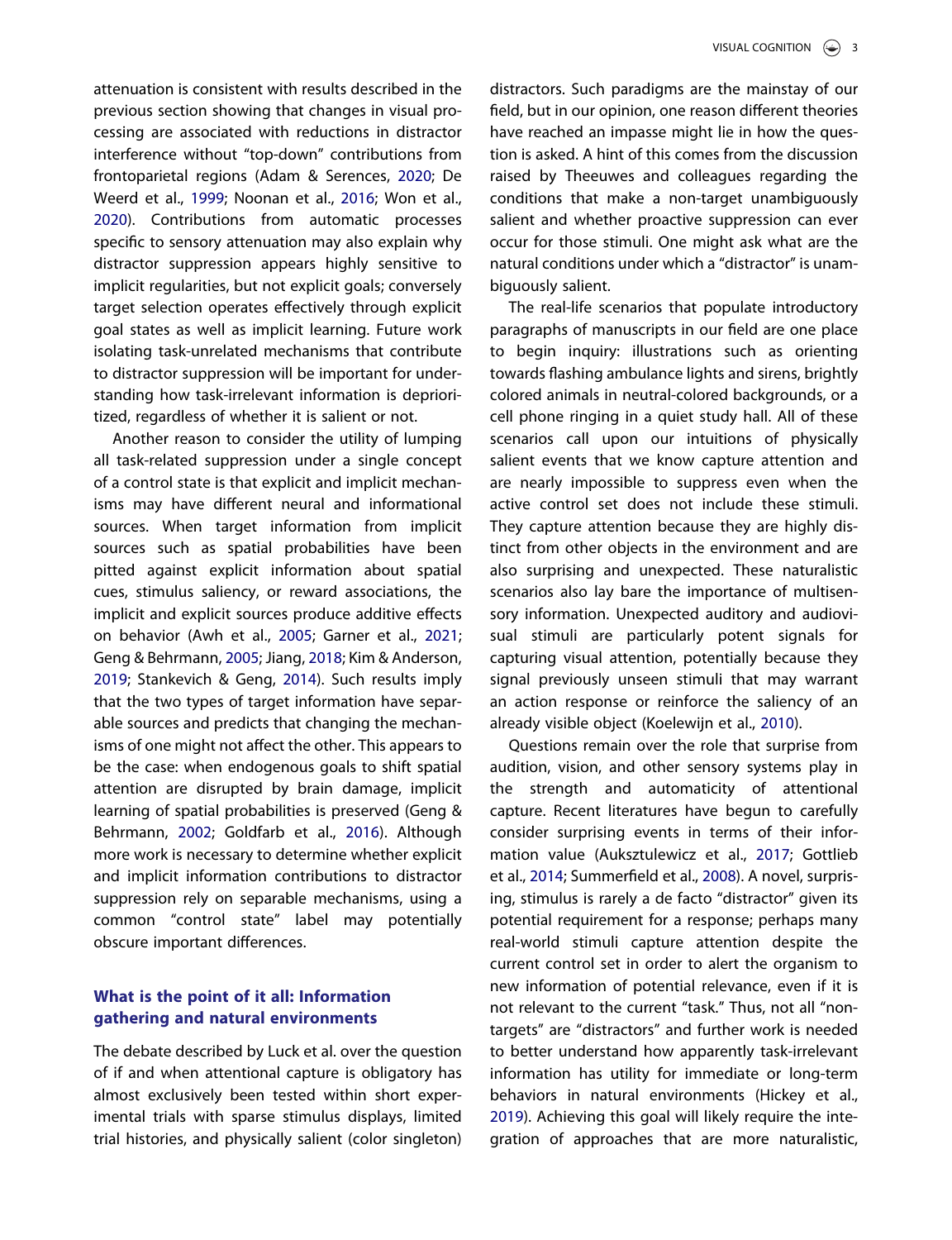<span id="page-4-21"></span>using virtual environments and multisensory and dynamic stimuli (Bohil et al., [2011;](#page-4-20) Matusz et al., [2019\)](#page-5-25).

#### Conclusion

The perspective piece by Luck et al., provides an important summary of the history and current viewpoints on attentional capture by salient distractors. Our commentary seeks to continue to the conversation by underscoring open questions about what distraction is, how it is attenuated and suppressed, and what purpose it might serve in real-world behaviors.

#### Disclosure statement

No potential conflict of interest was reported by the author(s).

#### Funding

This work was supported by National Institute of Mental Health: [Grant Number RO1-MH113855].

#### References

- <span id="page-4-1"></span>Adam, K. C. S., & Serences, J. T. ([2020](#page-1-0)). History-driven modulations of population codes in early visual cortex during visual search. bioarxiv. [https://doi.org/10.1101/2020.09.30.](https://doi.org/10.1101/2020.09.30.321729) [321729](https://doi.org/10.1101/2020.09.30.321729)
- <span id="page-4-19"></span>Auksztulewicz, R., Friston, K. J., & Nobre, A. C. [\(2017\)](#page-3-0). Task relevance modulates the behavioural and neural effects of sensory predictions. PLOS Biology, 15(12), e2003143. <https://doi.org/>[10.1371/journal.pbio.2003143](https://doi.org/10.1371/journal.pbio.2003143)
- <span id="page-4-15"></span>Awh, E., Sgarlata, A. M., & Kliestik, J. ([2005](#page-3-1)). Resolving visual interference during covert spatial orienting: Online attentional control through static records of prior visual experience. Journal of Experimental Psychology: General, 134(2), 192–206. <https://doi.org/>[10.1037/0096-3445.134.2.192](https://doi.org/10.1037/0096-3445.134.2.192)
- <span id="page-4-2"></span>Bogler, C., Bode, S., & Haynes, J. D. ([2011](#page-1-1)). Decoding successive computational stages of saliency processing. Current Biology, 21(19), 1667–1671. <https://doi.org/>[10.1016/j.cub.](https://doi.org/10.1016/j.cub.2011.08.039) [2011.08.039](https://doi.org/10.1016/j.cub.2011.08.039)
- <span id="page-4-20"></span>Bohil, C. J., Alicea, B., & Biocca, F. A. [\(2011](#page-4-21)). Virtual reality in neuroscience research and therapy. Nature Reviews Neuroscience, 12(12), 752–762. <https://doi.org/>[10.1038/](https://doi.org/10.1038/nrn3122) [nrn3122](https://doi.org/10.1038/nrn3122)
- <span id="page-4-13"></span>Bonetti, F., & Turatto, M. [\(2019\)](#page-2-0). Habituation of oculomotor capture by sudden onsets: Stimulus specificity, spontaneous recovery and dishabituation. Journal of Experimental Psychology: Human Perception and Performance, 45(2), 264– 284. <https://doi.org/>[10.1037/xhp0000605](https://doi.org/10.1037/xhp0000605)
- <span id="page-4-5"></span>Born, S., Kerzel, D., & Theeuwes, J. ([2011](#page-2-1)). Evidence for a dissociation between the control of oculomotor capture and

disengagement. Experimental Brain Research, 208(4), 621– 631. <https://doi.org/>[10.1007/s00221-010-2510-1](https://doi.org/10.1007/s00221-010-2510-1)

- <span id="page-4-9"></span>Braver, T. S. ([2012](#page-2-2)). The variable nature of cognitive control: A dual mechanisms framework. Trends in Cognitive Sciences, 16 (2), 106–113. <https://doi.org/>[10.1016/j.tics.2011.12.010](https://doi.org/10.1016/j.tics.2011.12.010)
- <span id="page-4-11"></span>Chang, S., & Egeth, H. E. [\(2019\)](#page-2-3). Enhancement and supression flexibly guide attention. Psychological Science, 30(12), 1724–1732. <https://doi.org/>[10.1177/0956797619878813.](https://doi.org/10.1177/0956797619878813)
- <span id="page-4-6"></span>Chisholm, J. D., Hickey, C., Theeuwes, J., & Kingstone, A. ([2010](#page-2-4)). Reduced attentional capture in action video game players. Attention, Perception, & amp; Psychophysics, 72(3), 667-671. <https://doi.org/>[10.3758/APP.72.3.667](https://doi.org/10.3758/APP.72.3.667)
- <span id="page-4-14"></span>De Weerd, P., Peralta, M. R., Desimone, R., & Ungerleider, L. G. [\(1999\)](#page-3-2). Loss of attentional stimulus selection after extrastriate cortical lesions in macaques. Nature Neuroscience, 2(8), 753–758. <https://doi.org/>[10.1038/11234](https://doi.org/10.1038/11234)
- <span id="page-4-12"></span>Fecteau, J. H., & Munoz, D. P. ([2003](#page-2-5)). Exploring the consequences of the previous trial. Nature Reviews Neuroscience, 4(6), 435–443. <https://doi.org/>[10.1038/nrn1114](https://doi.org/10.1038/nrn1114)
- <span id="page-4-10"></span>Folk, C. L., Remington, R., & Johnston, J. C. ([1992](#page-2-6)). Involuntary covert orienting is contingent on attentional control settings. Journal of Experimental Psychology: Human Perception and Performance, 18(4), 1030–1044. [https://doi.](https://doi.org/) [org/](https://doi.org/)[10.1037/0096-1523.18.4.1030](https://doi.org/10.1037/0096-1523.18.4.1030)
- <span id="page-4-7"></span>Forster, S., & Lavie, N. ([2014](#page-2-4)). Distracted by your mind? Individual differences in distractibility predict mind wandering. Journal of Experimental Psychology: Learning, Memory, and Cognition, 40(1), 251–260. <https://doi.org/>[10.1037/](https://doi.org/10.1037/a0034108) [a0034108](https://doi.org/10.1037/a0034108)
- <span id="page-4-8"></span>Fukuda, K., & Vogel, E. K. ([2011](#page-2-4)). Individual differences in recovery time from attentional capture. Psychological Science, 22 (3), 361–368. <https://doi.org/>[10.1177/0956797611398493](https://doi.org/10.1177/0956797611398493)
- <span id="page-4-16"></span>Garner, K. G., Bowman, H., & Raymond, J. E. ([2021](#page-3-1)). Incentive value and spatial certainty combine additively to determine visual priorities. Attention, Perception, & amp; Psychophysics, 83(1), 173–186. <https://doi.org/>[10.3758/s13414-020-02124](https://doi.org/10.3758/s13414-020-02124-w) [w](https://doi.org/10.3758/s13414-020-02124-w)
- <span id="page-4-3"></span>Gaspar, J. M., & McDonald, J. J. ([2014](#page-2-7)). Suppression of salient objects prevents distraction in visual search. Journal of Neuroscience, 34(16), 5658–5666. <https://doi.org/>[10.1523/](https://doi.org/10.1523/JNEUROSCI.4161-13.2014) [JNEUROSCI.4161-13.2014](https://doi.org/10.1523/JNEUROSCI.4161-13.2014)
- <span id="page-4-4"></span>Gaspelin, N., & Luck, S. J. ([2018](#page-2-8)). Combined Electrophysiological and behavioral evidence for the suppression of salient distractors. Journal of Cognitive Neuroscience, 30(9), 1265– 1280. <https://doi.org/>[10.1162/jocn\\_a\\_01279](https://doi.org/10.1162/jocn_a_01279)
- <span id="page-4-0"></span>Geng, J. J. [\(2014\)](#page-1-2). Attentional mechanisms of distractor suppression. Current Directions in Psychological Science, 23(2), 147–153. <https://doi.org/>[10.1177/0963721414525780](https://doi.org/10.1177/0963721414525780)
- <span id="page-4-18"></span>Geng, J. J., & Behrmann, M. [\(2002\)](#page-3-3). Probability cuing of target location facilitates visual search implicitly in normal Participants and patients with hemispatial neglect. Psychological Science, 13(6), 520–525. <https://doi.org/>[10.](https://doi.org/10.1111/1467-9280.00491) [1111/1467-9280.00491](https://doi.org/10.1111/1467-9280.00491)
- <span id="page-4-17"></span>Geng, J. J., & Behrmann, M. [\(2005\)](#page-3-4). Spatial probability as an attentional cue in visual search. Perception & Psychophysics, 67(7), 1252–1268. <https://doi.org/>[10.3758/](https://doi.org/10.3758/BF03193557) [BF03193557](https://doi.org/10.3758/BF03193557)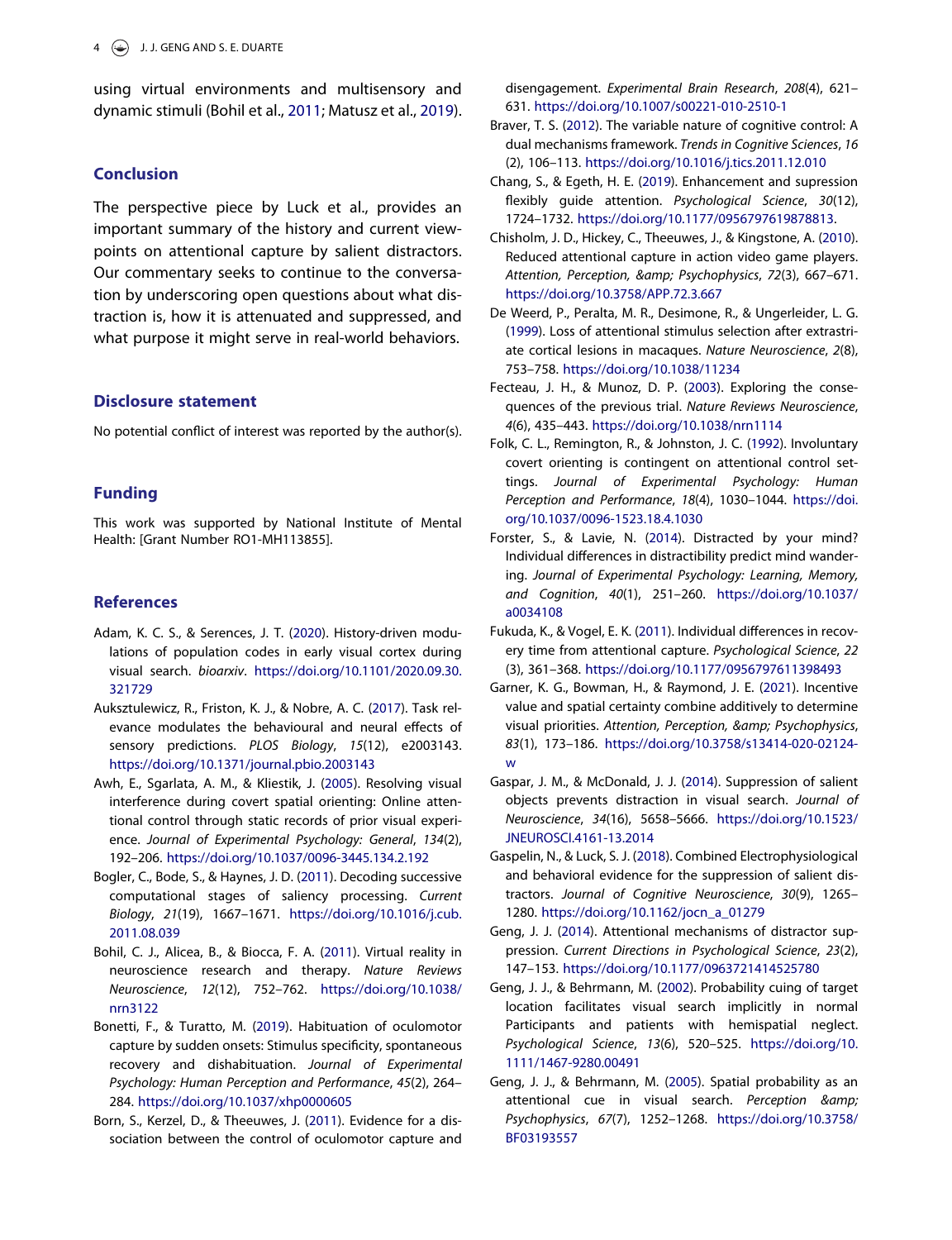- <span id="page-5-5"></span>Geng, J. J., & Diquattro, N. E. ([2010](#page-2-9)). Attentional capture by a perceptually salient non-target facilitates target processing through inhibition and rapid rejection. Journal of Vision, 10 (6), 1–12. <https://doi.org/>[10.1167/10.6.5.](https://doi.org/10.1167/10.6.5)
- <span id="page-5-6"></span>Godijn, R., & Theeuwes, J. [\(2002\)](#page-2-9). Programming of endogenous and exogenous saccades: Evidence for a competitive integration model. Journal of Experimental Psychology: Human Perception and Performance, 28(5), 1039–1054. [https://doi.](https://doi.org/) [org/](https://doi.org/)[10.1037/0096-1523.28.5.1039](https://doi.org/10.1037/0096-1523.28.5.1039)
- <span id="page-5-21"></span>Goldfarb, E. V., Chun, M. M., & Phelps, E. A. [\(2016\)](#page-3-3). Memory-Guided attention: Independent contributions of the hippocampus and striatum. Neuron, 89(2), 317–324. [https://doi.](https://doi.org/) [org/](https://doi.org/)[10.1016/j.neuron.2015.12.014](https://doi.org/10.1016/j.neuron.2015.12.014)
- <span id="page-5-11"></span>Goschy, H., Bakos, S., Muller, H. J., & Zehetleitner, M. ([2014](#page-2-5)). Probability cueing of distractor locations: Both intertrial facilitation and statistical learning mediate interference reduction. Frontiers in Psychology, 5, 1195. <https://doi.org/> [10.3389/fpsyg.2014.01195](https://doi.org/10.3389/fpsyg.2014.01195)
- <span id="page-5-23"></span>Gottlieb, J., Hayhoe, M., Hikosaka, O., & Rangel, A. ([2014](#page-3-5)). Attention, reward, and information seeking. Journal of Neuroscience, 34(46), 15497–15504. <https://doi.org/>[10.](https://doi.org/10.1523/JNEUROSCI.3270-14.2014) [1523/JNEUROSCI.3270-14.2014](https://doi.org/10.1523/JNEUROSCI.3270-14.2014)
- <span id="page-5-12"></span>Hansmann-Roth, S., Chetverikov, A., & Kristjansson, A. ([2019](#page-2-10)). Representing color and orientation ensembles: Can observers learn multiple feature distributions? Journal of Vision, 19(9), 1–17. <https://doi.org/>[10.1167/19.9.2.](https://doi.org/10.1167/19.9.2)
- <span id="page-5-3"></span>Hickey, C., DiLollo, V., & McDonald, J. J. ([2009](#page-2-8)). Electrophysiological indices of target and distractor processing in visual search. Journal of Cognitive Neuroscience, 21(4), 760–775. <https://doi.org/>[10.1162/jocn.2009.21039](https://doi.org/10.1162/jocn.2009.21039)
- <span id="page-5-24"></span>Hickey, C., Pollicino, D., Bertazzoli, G., & Barbaro, L. ([2019](#page-3-6)). Ultrafast object detection in naturalistic Vision relies on Ultrafast distractor suppression. Journal of Cognitive Neuroscience, 31(10), 1563–1572. <https://doi.org/>[10.1162/](https://doi.org/10.1162/jocn_a_01437) [jocn\\_a\\_01437](https://doi.org/10.1162/jocn_a_01437)
- <span id="page-5-2"></span>Ipata, A. E., Gee, A. L., Gottlieb, J., Bisley, J. W., & Goldberg, M. E. ([2006](#page-1-3)). LIP responses to a popout stimulus are reduced if it is overtly ignored. Nature Neuroscience, 9(8), 1071–1076. <https://doi.org/>[10.1038/nn1734](https://doi.org/10.1038/nn1734)
- <span id="page-5-19"></span>Jiang, Y. V. ([2018](#page-3-4)). Habitual versus goal-driven attention. Cortex, 102, 107–120. <https://doi.org/>[10.1016/j.cortex.2017.](https://doi.org/10.1016/j.cortex.2017.06.018) [06.018](https://doi.org/10.1016/j.cortex.2017.06.018)
- <span id="page-5-9"></span>Jonikaitis, D., & Moore, T. [\(2019\)](#page-2-6). The interdependence of attention, working memory and gaze control: Behavior and neural circuitry. Current Opinion in Psychology, 29, 126–134. <https://doi.org/>[10.1016/j.copsyc.2019.01.012](https://doi.org/10.1016/j.copsyc.2019.01.012)
- <span id="page-5-20"></span>Kim, H., & Anderson, B. A. ([2019](#page-3-4)). Dissociable components of experience-driven attention. Current Biology, 29(5), 841– 845.e2. e842 <https://doi.org/>[10.1016/j.cub.2019.01.030](https://doi.org/10.1016/j.cub.2019.01.030)
- <span id="page-5-22"></span>Koelewijn, T., Bronkhorst, A., & Theeuwes, J. ([2010](#page-3-7)). Attention and the multiple stages of multisensory integration: A review of audiovisual studies. Acta Psychologica, 134(3), 372–384. <https://doi.org/>[10.1016/j.actpsy.2010.03.010](https://doi.org/10.1016/j.actpsy.2010.03.010)
- <span id="page-5-13"></span>Kristjansson, A., & Asgeirsson, A. G. [\(2018\)](#page-2-0). Attentional priming: Recent insights and current controversies. Current Opinion in Psychology, 29, 71–75. <https://doi.org/>[10.1016/j.copsyc.](https://doi.org/10.1016/j.copsyc.2018.11.013) [2018.11.013](https://doi.org/10.1016/j.copsyc.2018.11.013)
- <span id="page-5-10"></span>Lega, C., Ferrante, O., Marini, F., Santandrea, E., Cattaneo, L., & Chelazzi, L. [\(2019](#page-2-3)). Probing the neural Mechanisms for Distractor filtering and their history-contingent modulation by means of TMS. The Journal of Neuroscience, 39(38), 7591–7603. <https://doi.org/>[10.1523/JNEUROSCI.2740-18.](https://doi.org/10.1523/JNEUROSCI.2740-18.2019) [2019](https://doi.org/10.1523/JNEUROSCI.2740-18.2019)
- <span id="page-5-14"></span>Liu, X. L., Walsh, M. M., & Reder, L. M. ([2014](#page-2-11)). An attentionaladaptation account of spatial negative priming: Evidence from event-related potentials. Cognitive, Affective, & Behavioral Neuroscience, 14(1), 49–61. <https://doi.org/>[10.](https://doi.org/10.3758/s13415-013-0237-8) [3758/s13415-013-0237-8](https://doi.org/10.3758/s13415-013-0237-8)
- <span id="page-5-25"></span>Matusz, P. J., Dikker, S., Huth, A. G., & Perrodin, C. ([2019](#page-4-21)). Are We ready for real-world neuroscience? Journal of Cognitive Neuroscience, 31(3), 327–338. <https://doi.org/>[10.1162/jocn\\_](https://doi.org/10.1162/jocn_e_01276) [e\\_01276](https://doi.org/10.1162/jocn_e_01276)
- <span id="page-5-7"></span>McPeek, R. M. ([2006](#page-2-12)). Incomplete suppression of distractorrelated activity in the frontal eye field results in curved saccades. Journal of Neurophysiology, 96(5), 2699–2711. [https://](https://doi.org/) [doi.org/](https://doi.org/)[10.1152/jn.00564.2006](https://doi.org/10.1152/jn.00564.2006)
- <span id="page-5-8"></span>Moher, J., Abrams, J., Egeth, H. E., Yantis, S., & Stuphorn, V. [\(2011](#page-2-12)). Trial-by-trial adjustments of top-down set modulate oculomotor capture. Psychonomic Bulletin & Review, 18(5), 897–903. <https://doi.org/>[10.3758/s13423-](https://doi.org/10.3758/s13423-011-0118-5) [011-0118-5](https://doi.org/10.3758/s13423-011-0118-5)
- <span id="page-5-1"></span>Noonan, M. P., Adamian, N., Pike, A., Printzlau, F., Crittenden, B. M., & Stokes, M. G. [\(2016\)](#page-1-0). Distinct mechanisms for distractor suppression and target facilitation. The Journal of Neuroscience, 36(6), 1797–1807. <https://doi.org/>[10.1523/](https://doi.org/10.1523/JNEUROSCI.2133-15.2016) [JNEUROSCI.2133-15.2016](https://doi.org/10.1523/JNEUROSCI.2133-15.2016)
- <span id="page-5-15"></span>Noonan, M. P., Crittenden, B. M., Jensen, O., & Stokes, M. G. [\(2018\)](#page-2-13). Selective inhibition of distracting input. Behavioural Brain Research, 355, 36–47. <https://doi.org/>[10.1016/j.bbr.](https://doi.org/10.1016/j.bbr.2017.10.010) [2017.10.010](https://doi.org/10.1016/j.bbr.2017.10.010)
- <span id="page-5-17"></span>Ramaswami, M. ([2014](#page-2-14)). Network plasticity in adaptive filtering and behavioral habituation. Neuron, 82(6), 1216–1229. <https://doi.org/>[10.1016/j.neuron.2014.04.035](https://doi.org/10.1016/j.neuron.2014.04.035)
- <span id="page-5-18"></span>Rankin, C. H., Abrams, T., Barry, R. J., Bhatnagar, S., Clayton, D. F., Colombo, J., … Thompson, R. F. [\(2009\)](#page-2-14). Habituation revisited: An updated and revised description of the behavioral characteristics of habituation. Neurobiology of Learning and Memory, 92(2), 135–138. <https://doi.org/>[10.1016/j.nlm.](https://doi.org/10.1016/j.nlm.2008.09.012) [2008.09.012](https://doi.org/10.1016/j.nlm.2008.09.012)
- <span id="page-5-16"></span>Richter, D., Ekman, M., & de Lange, F. P. [\(2018](#page-2-13)). Suppressed sensory response to predictable object stimuli throughout the ventral visual stream. The Journal of Neuroscience, 38 (34), 7452–7461. <https://doi.org/>[10.1523/JNEUROSCI.3421-](https://doi.org/10.1523/JNEUROSCI.3421-17.2018) [17.2018](https://doi.org/10.1523/JNEUROSCI.3421-17.2018)
- <span id="page-5-4"></span>Sawaki, R., & Luck, S. J. [\(2010\)](#page-2-8). Capture versus suppression of attention by salient singletons: Electrophysiological evidence for an automatic attend-to-me signal. Attention, Perception, & amp; Psychophysics, 72(6), 1455-1470. [https://](https://doi.org/) [doi.org/](https://doi.org/)[10.3758/APP.72.6.1455](https://doi.org/10.3758/APP.72.6.1455)
- <span id="page-5-0"></span>Sprague, T. C., Itthipuripat, S., Vo, V. A., & Serences, J. T. ([2018](#page-1-4)). Dissociable signatures of visual salience and behavioral relevance across attentional priority maps in human cortex. Journal of Neurophysiology, 119(6), 2153–2165. [https://doi.](https://doi.org/) [org/](https://doi.org/)[10.1152/jn.00059.2018](https://doi.org/10.1152/jn.00059.2018)